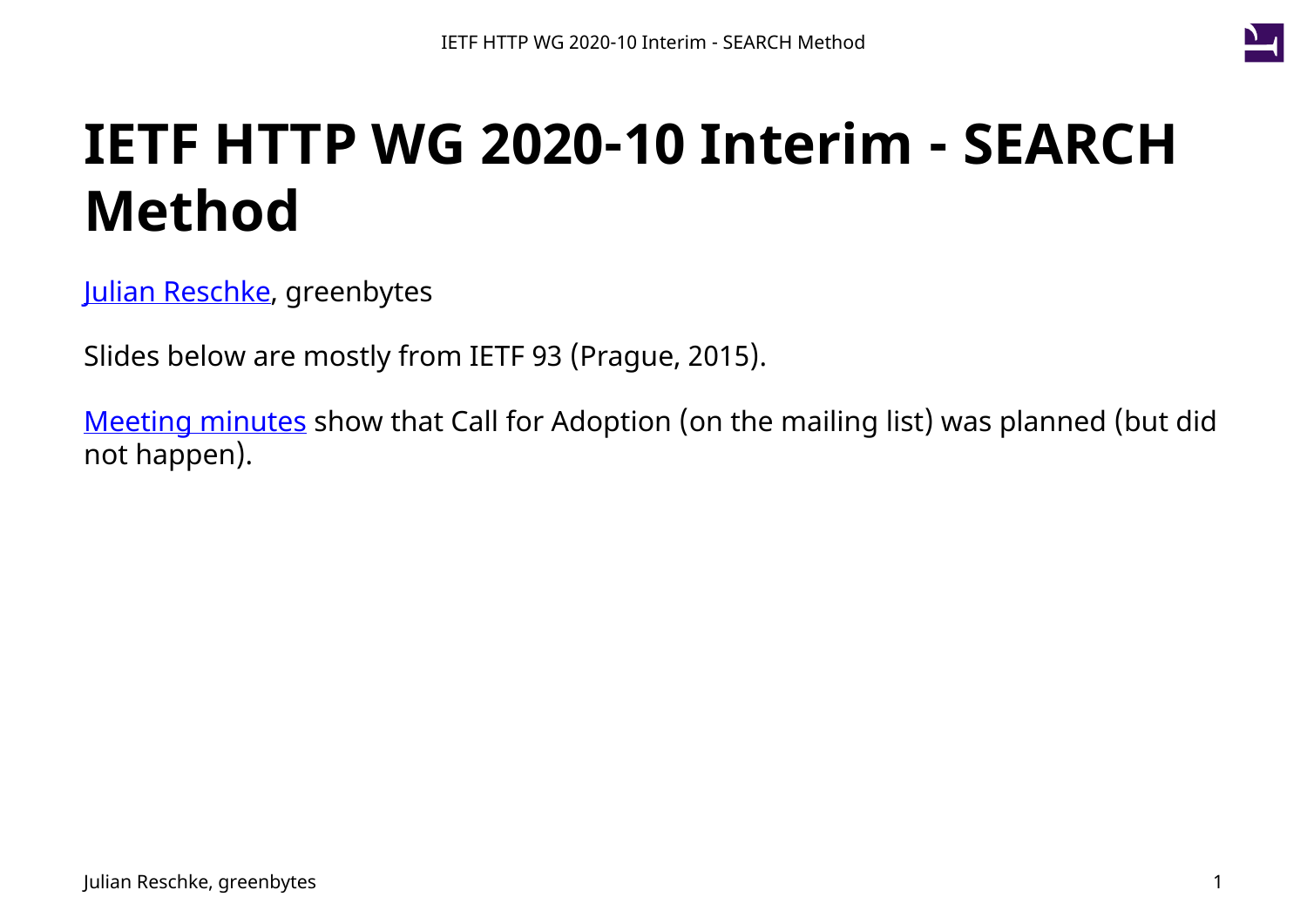## **Why?**

One of the most FAQs on StackOverflow is: can I send a GET request with a payload?

We should have material that explains why GET with body doesn't work, and what the alternatives are.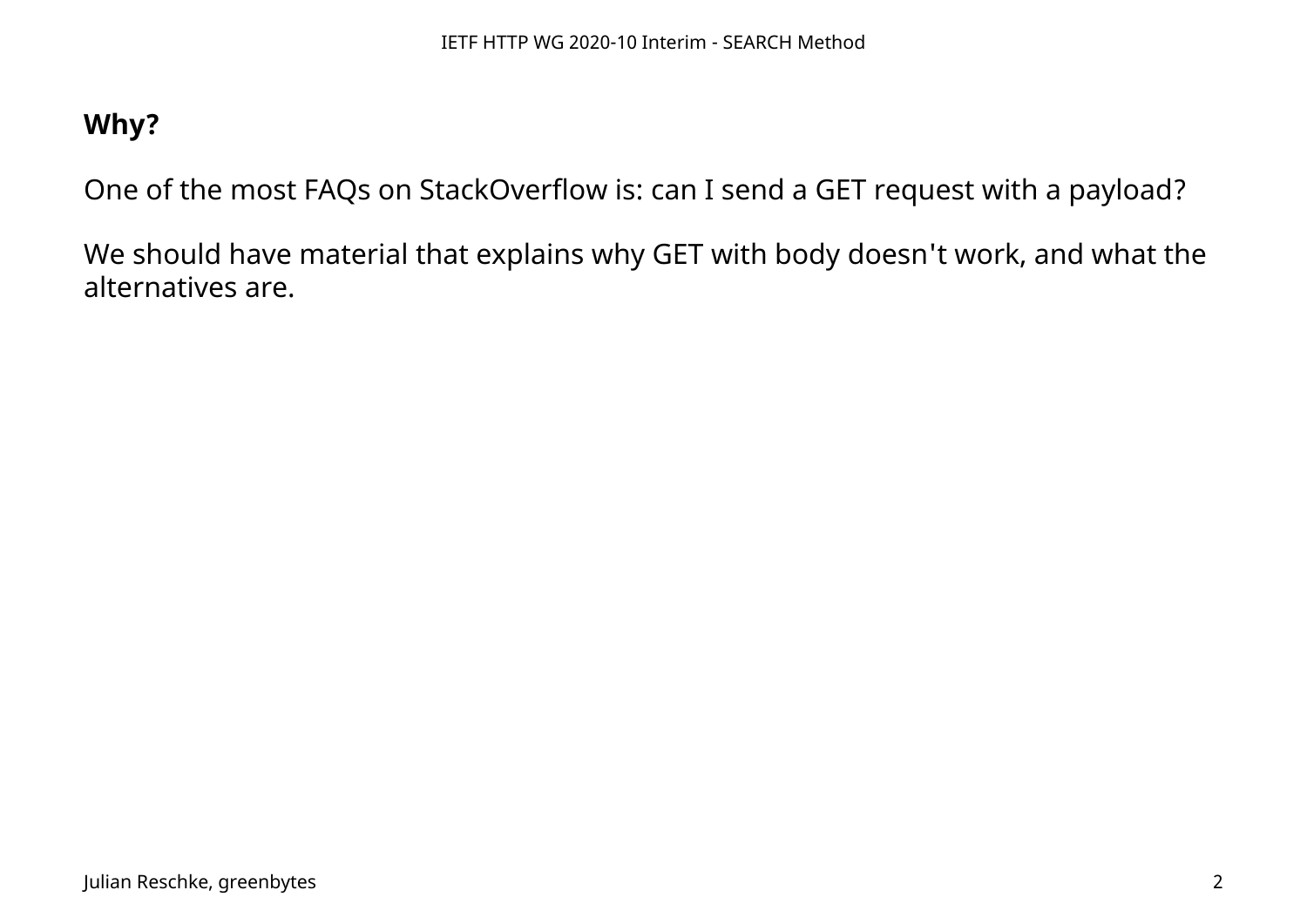### **Proposal:**

Explain the situation:

- Bookmarkability/Cacheability
- Drawbacks of using GET: URIs might leak more frequently than payloads (log files, Referer), some components might fail for long URIs
- Drawbacks of using POST: not safe, thus not repeatable without knowig the semantics of the request
- Explore Content-Location, making the GET-table resource discoverable
- Can URI templates help?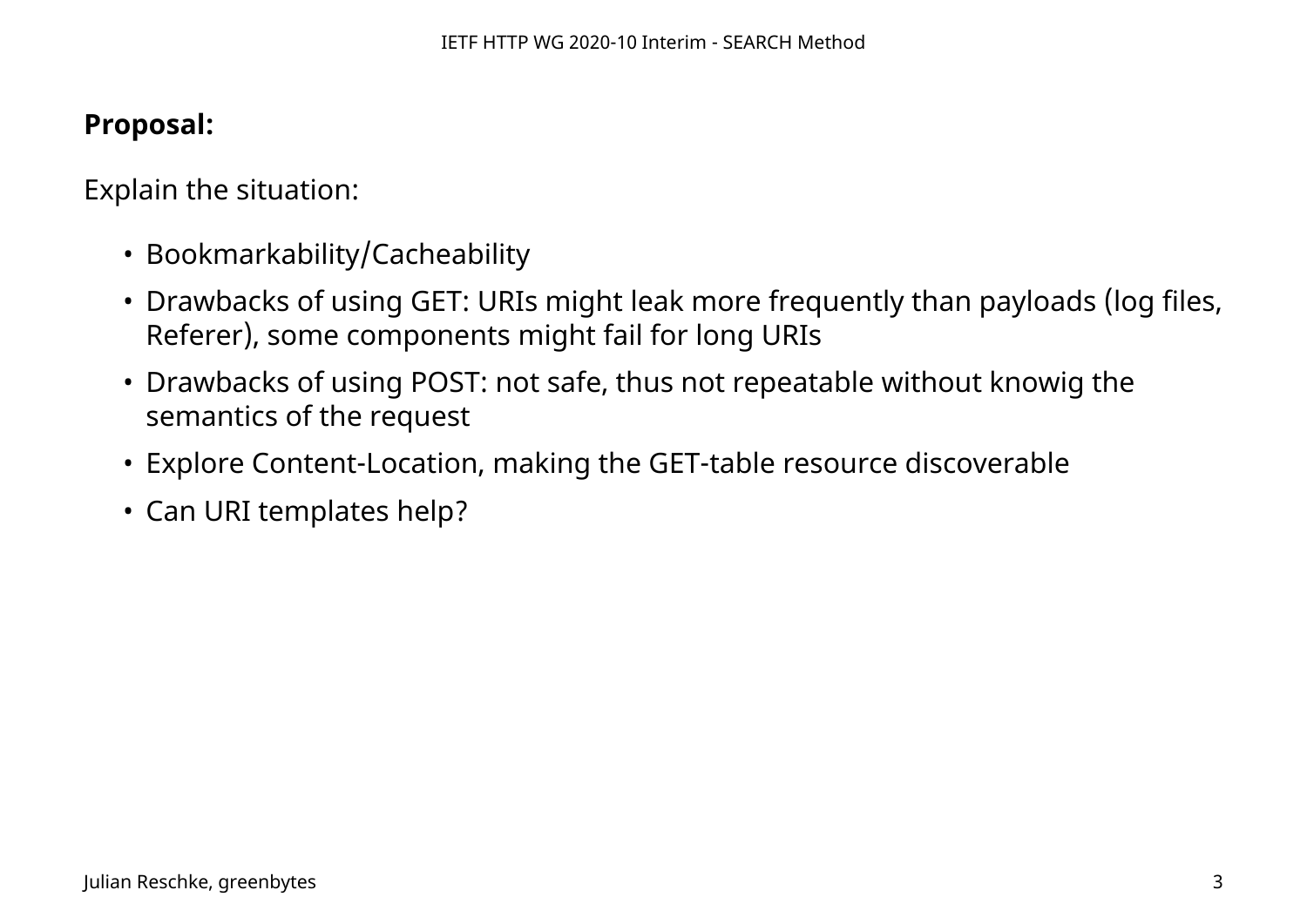#### **Alternatives to GET and POST**

- Use an HTTP method that is defined to support a request payload **and** is safe.
- The method registry already contains three candidates: PROPFIND, REPORT, and SEARCH; all of which defined for WebDAV.
- There is existing code out there which knows about them being safe, so it makes sense to use one of these. It also avoids using yet another method name.
- The most generic of these is SEARCH; we could un-tangle it from WebDAV (without breaking existing uses) by allowing any media type as payload (as in PATCH), and open up the response format as well.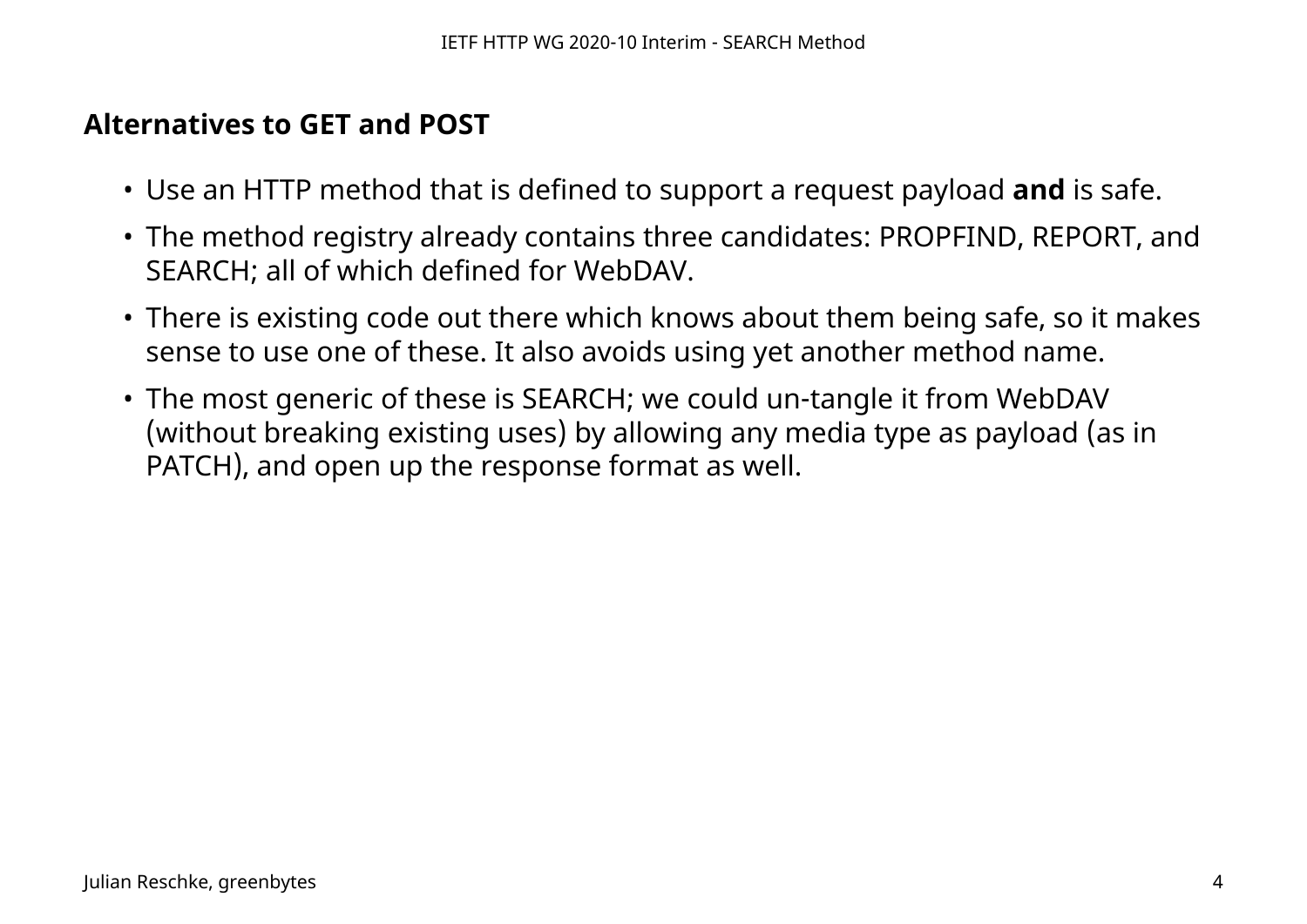## **Specifically...:**

- Make it as simple as possible.
- Format discovery using Accept-Search response header field (mirrors PATCH).
- Discuss concrete formats in separate specs.
- Explore ways to make the response to SEARCH GET-table and to leverage URI templates so clients can directly construct GET requests once they know about the URI format.